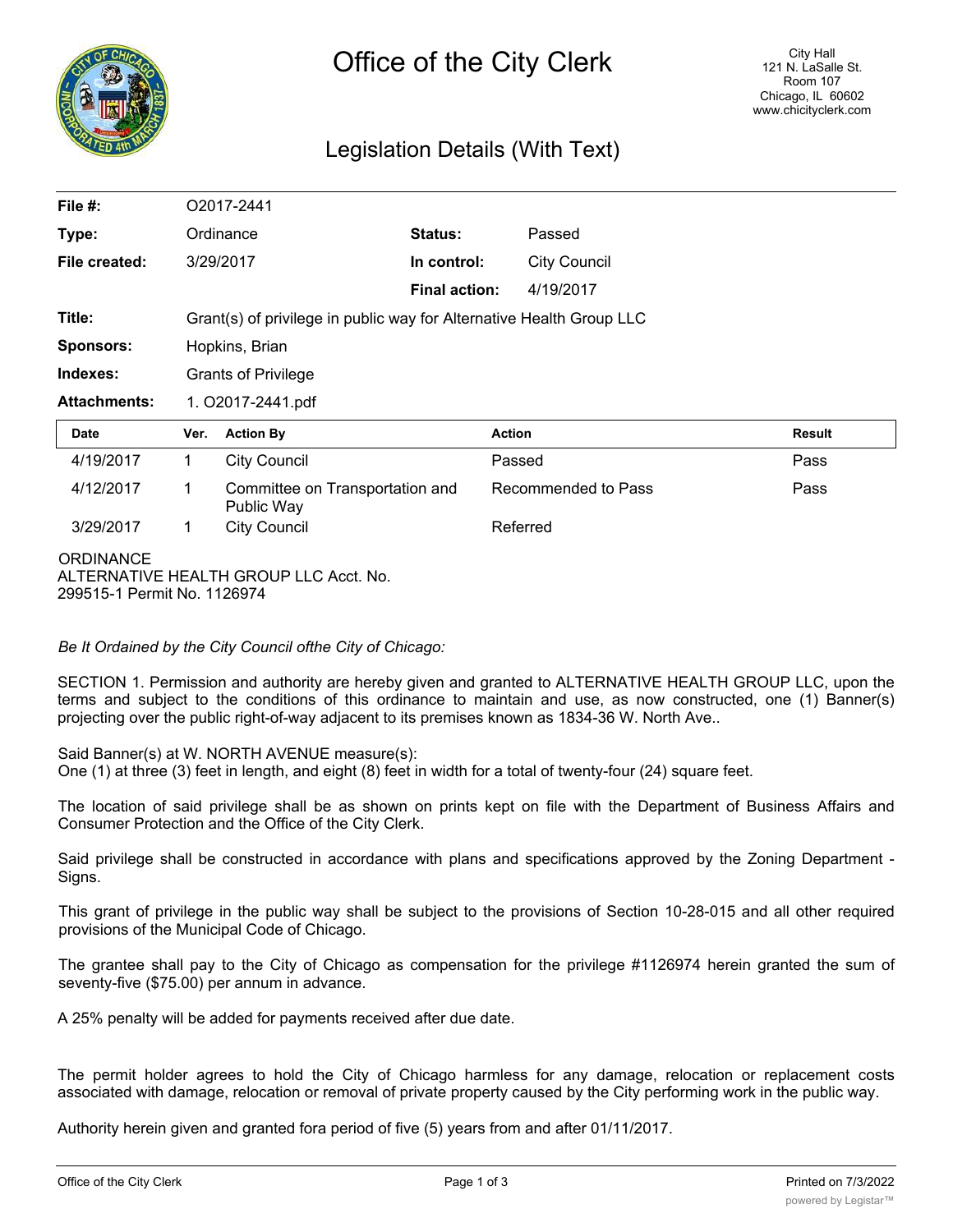Alderman

Brian Hopkins 2nd Ward

Page 1

**(Page 2 of 5)**

**11 at 1834-36 W North Ave**

## **8 feet**

# **3 feet**

Department of Business Affairs and Consumer Protection

Small Business Center - Public Way Use Unit City Hall - 121 N LaSalle Street, Room 800 • Chicago, IL 60602 312-74-GOBIZ/312-744-6249 • (312) 744-1944 (TTY) <http://www.citvofchicago.org/bacp>